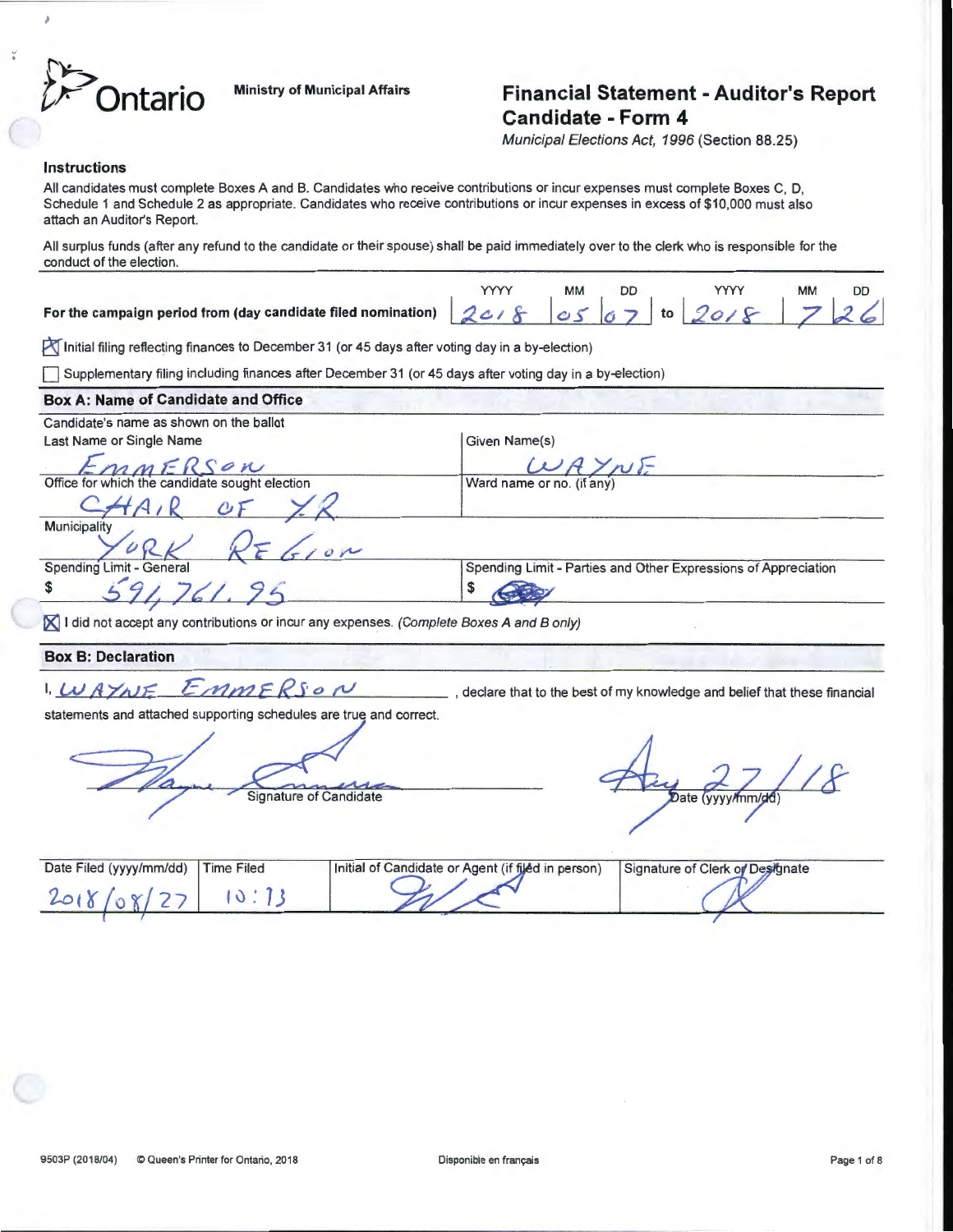| Name of bank or recognized lending institution<br>Amount borrowed<br>\$                                                                                                                                                                                                                                                                             |                                                                                                                   |                |  |
|-----------------------------------------------------------------------------------------------------------------------------------------------------------------------------------------------------------------------------------------------------------------------------------------------------------------------------------------------------|-------------------------------------------------------------------------------------------------------------------|----------------|--|
|                                                                                                                                                                                                                                                                                                                                                     |                                                                                                                   |                |  |
|                                                                                                                                                                                                                                                                                                                                                     |                                                                                                                   |                |  |
|                                                                                                                                                                                                                                                                                                                                                     |                                                                                                                   |                |  |
| <b>INCOME</b>                                                                                                                                                                                                                                                                                                                                       |                                                                                                                   |                |  |
| Total amount of all contributions (from line 1A in Schedule 1)                                                                                                                                                                                                                                                                                      | \$<br>+                                                                                                           |                |  |
| Revenue from items \$25 or less                                                                                                                                                                                                                                                                                                                     | $\mathbf s$                                                                                                       |                |  |
| Sign deposit refund                                                                                                                                                                                                                                                                                                                                 | \$                                                                                                                |                |  |
| Revenue from fundraising events not deemed a contribution (from Part III of                                                                                                                                                                                                                                                                         |                                                                                                                   |                |  |
| Schedule 2)                                                                                                                                                                                                                                                                                                                                         | \$                                                                                                                |                |  |
| Interest earned by campaign bank account                                                                                                                                                                                                                                                                                                            | \$<br>$\ddotmark$                                                                                                 |                |  |
| Other (provide full details)                                                                                                                                                                                                                                                                                                                        |                                                                                                                   |                |  |
|                                                                                                                                                                                                                                                                                                                                                     | $+$ \$                                                                                                            |                |  |
| 2.<br><u> 1990 - Johann Stein, marwolaethau a bhann an chuid ann an 1990.</u>                                                                                                                                                                                                                                                                       | $+$ \$                                                                                                            |                |  |
|                                                                                                                                                                                                                                                                                                                                                     | $+$ \$                                                                                                            |                |  |
| 4.<br><u>and the company of the company of the company of the company of the company of the company of the company of the company of the company of the company of the company of the company of the company of the company of the com</u>                                                                                                          | $+$ \$                                                                                                            |                |  |
| 5.                                                                                                                                                                                                                                                                                                                                                  | $+$ \$                                                                                                            |                |  |
| <b>Total Campaign Income (Do not include loan)</b>                                                                                                                                                                                                                                                                                                  | $=$ \$                                                                                                            | C <sub>1</sub> |  |
| Brochures/flyers<br>Signs (including sign deposit)<br>Meetings hosted<br>Office expenses incurred until voting day<br>Phone and/or internet expenses incurred until voting day<br>Salaries, benefits, honoraria, professional fees incurred until voting day<br>Bank charges incurred until voting day<br>Interest charged on loan until voting day | \$<br>+<br>$\mathbf{\hat{5}}$<br>+<br>$\sqrt{3}$<br>+<br>$\sqrt{2}$<br>٠<br>\$<br>۰<br>$\overline{\$}$<br>+<br>\$ |                |  |
| Other (provide full details)                                                                                                                                                                                                                                                                                                                        |                                                                                                                   |                |  |
| 1.<br>the contract of the contract of the contract of the contract of the contract of                                                                                                                                                                                                                                                               | $+$ \$                                                                                                            |                |  |
| 2                                                                                                                                                                                                                                                                                                                                                   | $+$ \$                                                                                                            |                |  |
| 3.                                                                                                                                                                                                                                                                                                                                                  | $+$ \$                                                                                                            |                |  |
| the control of the control of the control of the control of the control of the control of                                                                                                                                                                                                                                                           | $+$ \$                                                                                                            |                |  |
| 4.<br>the control of the control of the control of the control of the control of the control of the control of the control of the control of the control of the control of the control of the control of the control of the control                                                                                                                 |                                                                                                                   |                |  |
| 5.                                                                                                                                                                                                                                                                                                                                                  | $\frac{1}{\frac{1}{1} \cdot \frac{1}{1}} = \frac{1}{1}$                                                           |                |  |

 $\bigcirc$ 

 $\pmb{\xi}$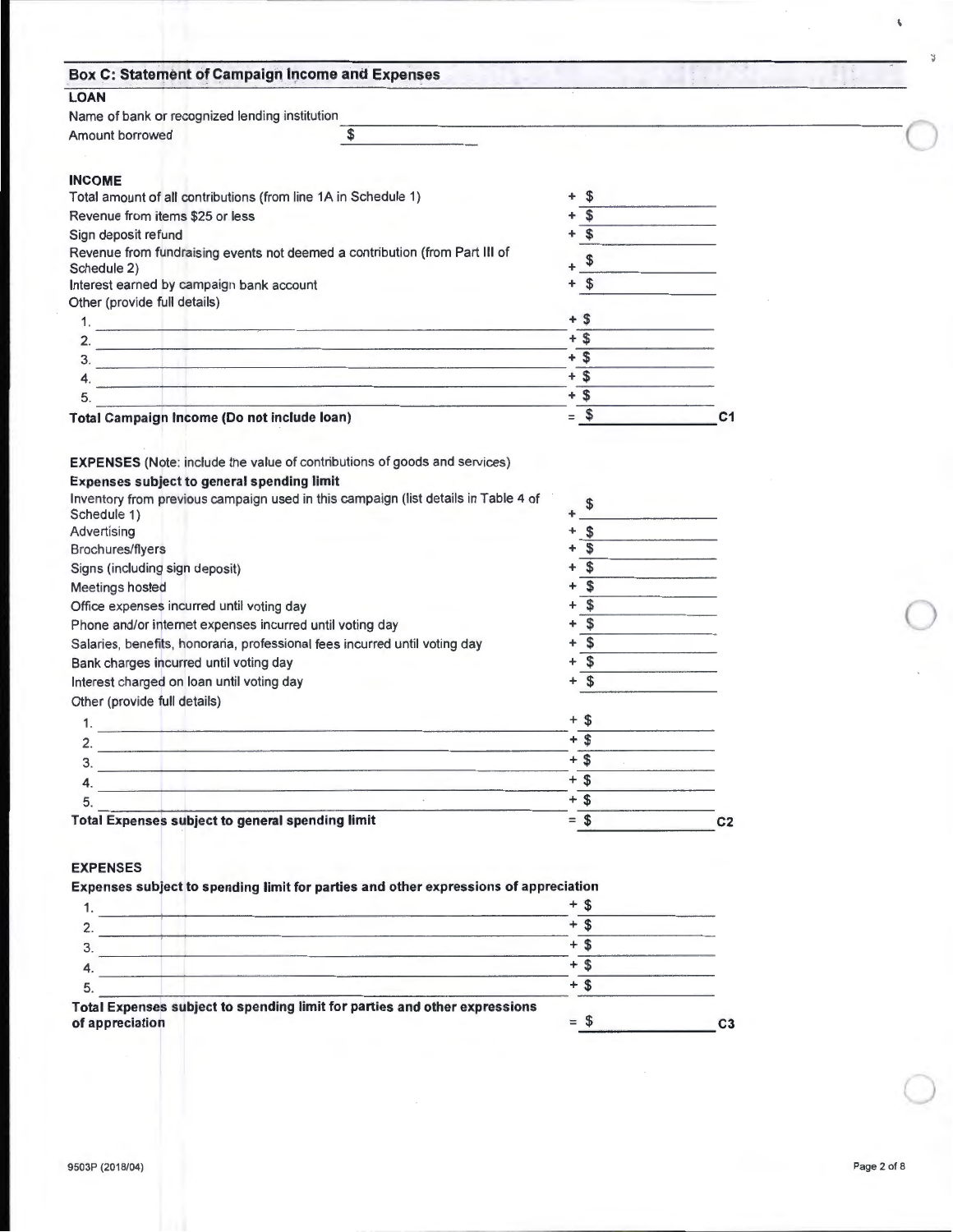| <b>Expenses not subject to spending limits</b><br>Accounting and audit        | \$<br>÷                      |                                                 |                |
|-------------------------------------------------------------------------------|------------------------------|-------------------------------------------------|----------------|
| Cost of fundraising events/activities (list details in Part IV of Schedule 2) | $\overline{\mathfrak{s}}$    |                                                 |                |
| Office expenses incurred after voting day                                     | \$                           |                                                 |                |
| Phone and/or internet expenses incurred after voting day                      | \$                           |                                                 |                |
| Salaries, benefits, honoraria, professional fees incurred after voting day    | \$<br>$\ddot{}$              |                                                 |                |
| Bank charges incurred after voting day                                        | $\overline{\mathbb{S}}$<br>+ |                                                 |                |
| Interest charged on loan after voting day                                     | \$<br>+                      |                                                 |                |
| Expenses related to recount                                                   | \$<br>+                      |                                                 |                |
| Expenses related to controverted election                                     | \$                           |                                                 |                |
| Expenses related to compliance audit                                          | \$                           |                                                 |                |
| Expenses related to candidate's disability (provide full details)             |                              |                                                 |                |
|                                                                               | $+$ \$                       |                                                 |                |
|                                                                               | $+$ \$                       |                                                 |                |
| 2. $\blacksquare$                                                             | $+$ \$                       |                                                 |                |
| 3.                                                                            | $+$ \$                       |                                                 |                |
| $\mathbf{4.}$                                                                 | $+$ \$                       |                                                 |                |
|                                                                               |                              |                                                 |                |
| Other (provide full details)                                                  |                              |                                                 |                |
|                                                                               | $+$ \$                       |                                                 |                |
| <u>2.</u>                                                                     | $+$ \$                       |                                                 |                |
| $\frac{3}{2}$                                                                 | $+$ \$                       |                                                 |                |
| 4.                                                                            | $+$ \$                       |                                                 |                |
| 5.                                                                            | $+$ \$                       |                                                 |                |
| <b>Total Expenses not subject to spending limits</b>                          | $=$ \$                       | C <sub>4</sub>                                  |                |
|                                                                               |                              |                                                 |                |
| Total Campaign Expenses (C2 + C3 + C4)                                        |                              | $=$ \$                                          | C <sub>5</sub> |
| Box D: Calculation of Surplus or Deficit                                      |                              |                                                 |                |
| Excess (deficiency) of income over expenses (Income minus Total Expenses)     |                              |                                                 |                |
| $(C1 - C5)$                                                                   |                              | D <sub>1</sub>                                  |                |
| Eligible deficit carried forward by the candidate from the last election      |                              |                                                 |                |
| (applies to 2018 regular election only)                                       |                              | D <sub>2</sub><br>the control of the control of |                |
| Total $(D1 - D2)$                                                             |                              |                                                 |                |
| If there is a surplus, deduct any refund of candidate's or                    |                              |                                                 |                |
| spouse's contributions to the campaign                                        |                              |                                                 |                |
| Surplus (or deficit) for the campaign                                         | \$                           | D <sub>3</sub>                                  |                |

If line 03 shows a surplus, the amount must be paid in trust, at the time the financial statements are filed, to the municipal clerk who is responsible for the conduct of the election.

 $\bigcirc$ 

 $\hat{\textbf{b}}$ 

 $\bar{\mathrm{t}}$ 

 $\subset$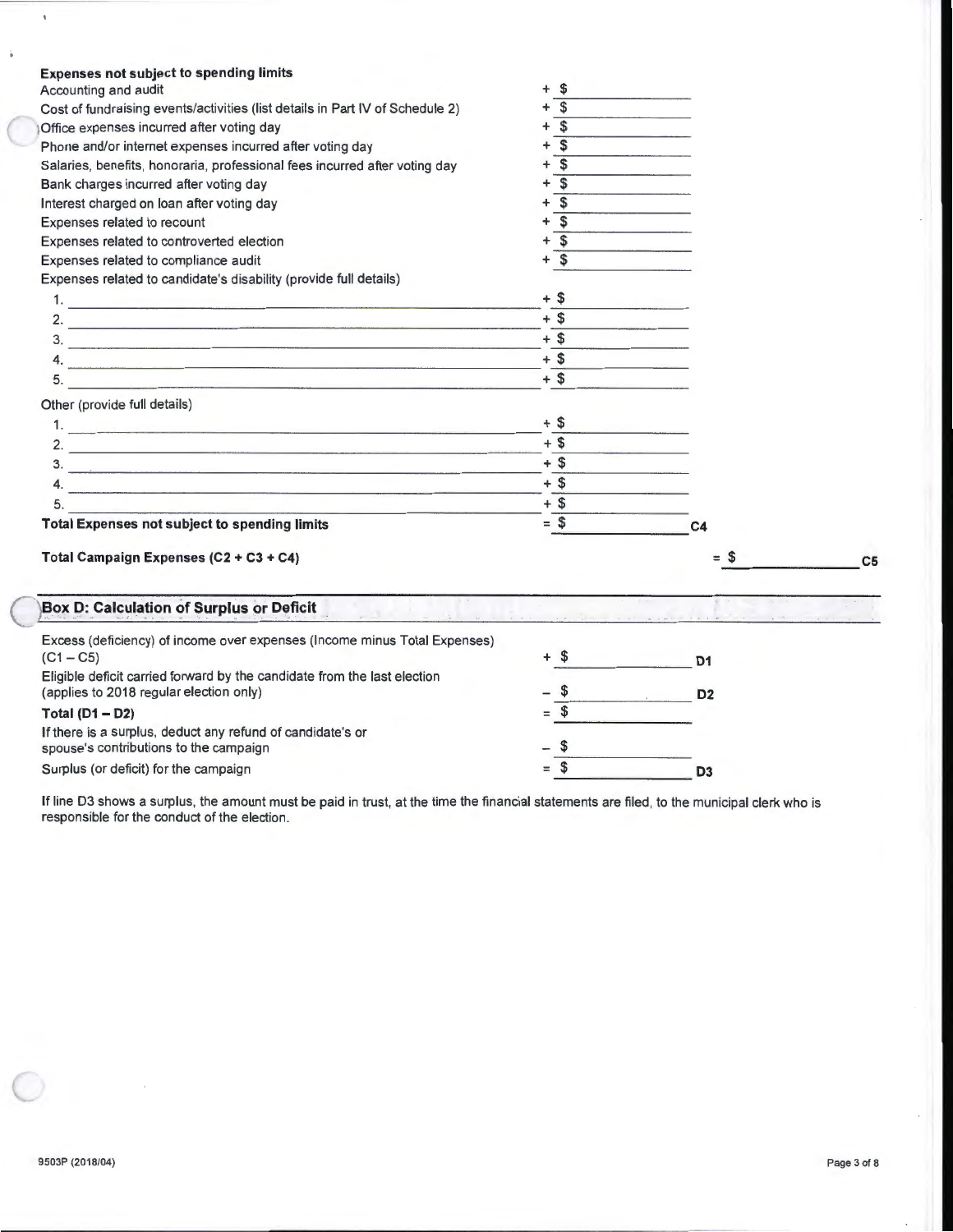| <b>Schedule 1 - Contributions</b>                                                                                                                                                                                                                                      |      |
|------------------------------------------------------------------------------------------------------------------------------------------------------------------------------------------------------------------------------------------------------------------------|------|
| <b>Part I - Summary of Contributions</b>                                                                                                                                                                                                                               |      |
| Contributions in money from candidate and spouse                                                                                                                                                                                                                       | + \$ |
| Contributions in goods and services from candidate and spouse                                                                                                                                                                                                          | + \$ |
| (include value listed in Table 3 and Table 4)                                                                                                                                                                                                                          |      |
| Total value of contributions not exceeding \$100 per contributor<br>Include ticket revenue, contributions in money, goods and services<br>where the total contribution from a contributor is \$100 or less (do not<br>include contributions from candidate or spouse). | + \$ |
| Total value of contributions exceeding \$100 per contributor (from line 1B on page 5;<br>list details in Table 1 and Table 2)                                                                                                                                          |      |
| Include ticket revenue, contributions in money, goods and services where<br>the total contribution from a contributor exceeds \$100 (do not include<br>contributions from candidate or spouse).                                                                        | + \$ |
|                                                                                                                                                                                                                                                                        |      |
| Contributions returned or payable to the contributor<br>Less:                                                                                                                                                                                                          |      |
| Contributions paid or payable to the clerk, including contributions from<br>anonymous sources exceeding \$25                                                                                                                                                           |      |
| Total Amount of Contributions (record under Income in Box C)                                                                                                                                                                                                           | 1Α   |
|                                                                                                                                                                                                                                                                        |      |

## **Part II- Contributions exceeding \$100 per contributor- individuals other than candidate or spouse Table 1: Monetary contributions from individuals other than candidate or spouse**

| Name                                                                  | <b>Full Address</b> | <b>Date Received</b> | Amount \$<br>Amount Received \$ Returned to Contributor<br>or Paid to Clerk |
|-----------------------------------------------------------------------|---------------------|----------------------|-----------------------------------------------------------------------------|
|                                                                       |                     |                      |                                                                             |
|                                                                       |                     |                      |                                                                             |
|                                                                       |                     |                      |                                                                             |
|                                                                       |                     |                      |                                                                             |
|                                                                       |                     |                      |                                                                             |
|                                                                       |                     |                      |                                                                             |
|                                                                       |                     |                      |                                                                             |
|                                                                       |                     |                      |                                                                             |
|                                                                       |                     |                      |                                                                             |
|                                                                       |                     |                      |                                                                             |
|                                                                       |                     |                      |                                                                             |
| Additional information is listed on separate supplementary attachment |                     | <b>Total</b>         |                                                                             |

 $\mathbf{r}$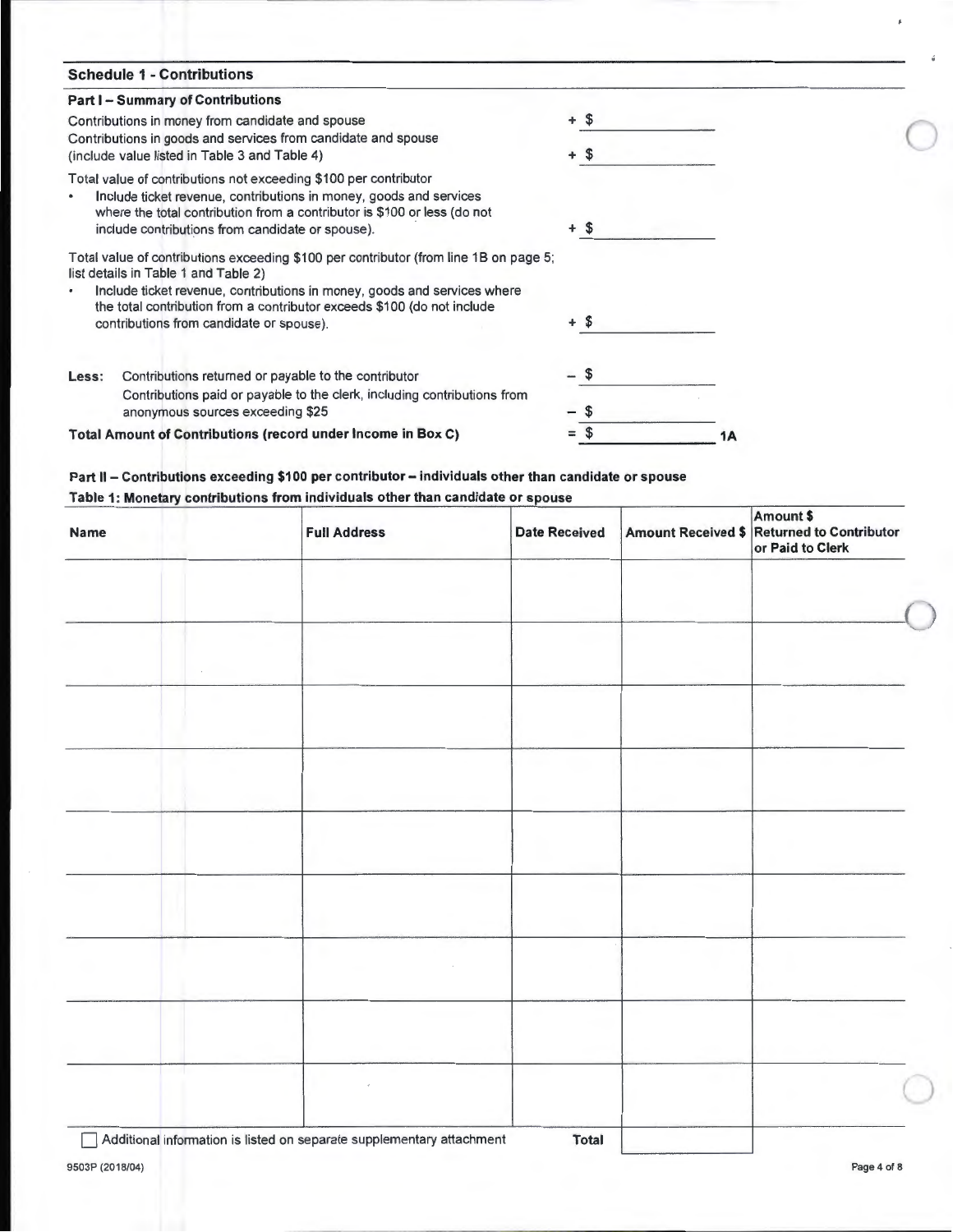| <b>Name</b> | <b>Full Address</b>                                                   | <b>Description of Goods</b><br>or Services | Date Received Value \$<br>(yyyy/mm/dd) |  |
|-------------|-----------------------------------------------------------------------|--------------------------------------------|----------------------------------------|--|
|             |                                                                       |                                            |                                        |  |
|             |                                                                       |                                            |                                        |  |
|             |                                                                       |                                            |                                        |  |
|             |                                                                       |                                            |                                        |  |
|             |                                                                       |                                            |                                        |  |
|             |                                                                       |                                            |                                        |  |
|             |                                                                       |                                            |                                        |  |
|             |                                                                       |                                            |                                        |  |
|             |                                                                       |                                            |                                        |  |
|             |                                                                       |                                            |                                        |  |
|             |                                                                       |                                            |                                        |  |
|             |                                                                       |                                            |                                        |  |
|             | Additional information is listed on separate supplementary attachment |                                            | <b>Total</b>                           |  |
|             | Total for Part II - Contributions exceeding \$100 per contributor     |                                            |                                        |  |

# Table 2: Contributions in goods or services from individuals other than candidate or spouse

Part Ill- Contributions from candidate or spouse

Table 3: Contributions in goods or services

| <b>Description of Goods or Services</b>                               | <b>Date Received</b><br>(yyyy/mm/dd) | Value \$ |
|-----------------------------------------------------------------------|--------------------------------------|----------|
|                                                                       |                                      |          |
|                                                                       |                                      |          |
|                                                                       |                                      |          |
|                                                                       |                                      |          |
|                                                                       |                                      |          |
|                                                                       |                                      |          |
|                                                                       |                                      |          |
|                                                                       |                                      |          |
|                                                                       |                                      |          |
|                                                                       |                                      |          |
|                                                                       |                                      |          |
| Additional information is listed on separate supplementary attachment | <b>Total</b>                         |          |

C

 $\bar{\eta}$ 

 $\hat{\delta}$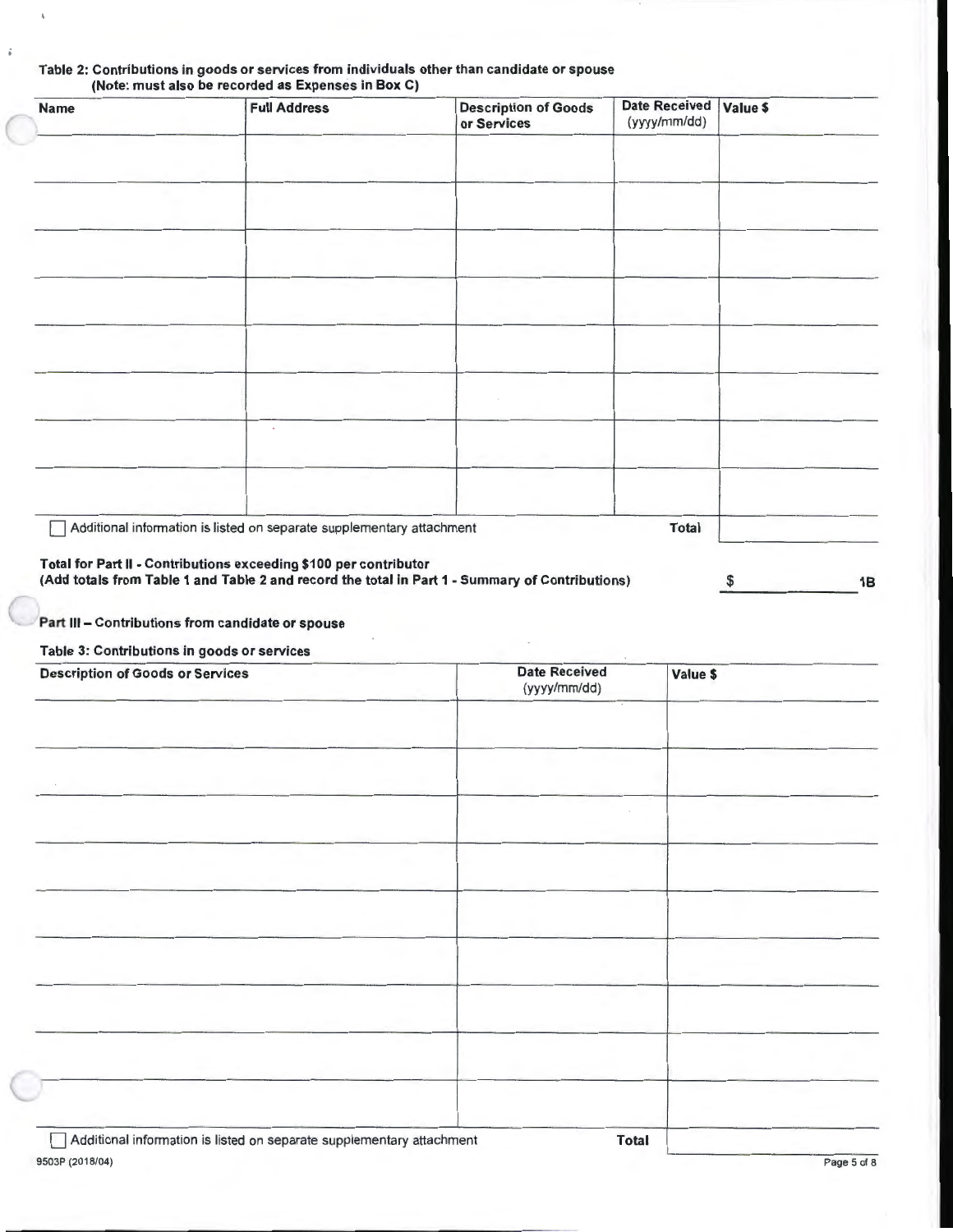### Table 4: Inventory of campaign goods and materials from previous municipal campaign used in this campaign (Note: value must be recorded as a contribution from the candidate and as an expense)

| <b>Description</b> | Date Acquired Supplier<br>(yyyy/mm/dd)                                | Quantity | <b>Current Market</b><br>Value \$ |
|--------------------|-----------------------------------------------------------------------|----------|-----------------------------------|
|                    |                                                                       |          |                                   |
|                    |                                                                       |          |                                   |
|                    |                                                                       |          |                                   |
|                    |                                                                       |          |                                   |
|                    |                                                                       |          |                                   |
|                    |                                                                       |          |                                   |
|                    |                                                                       |          |                                   |
|                    | Additional information is listed on separate supplementary attachment |          | <b>Total</b>                      |

 $\bigcirc$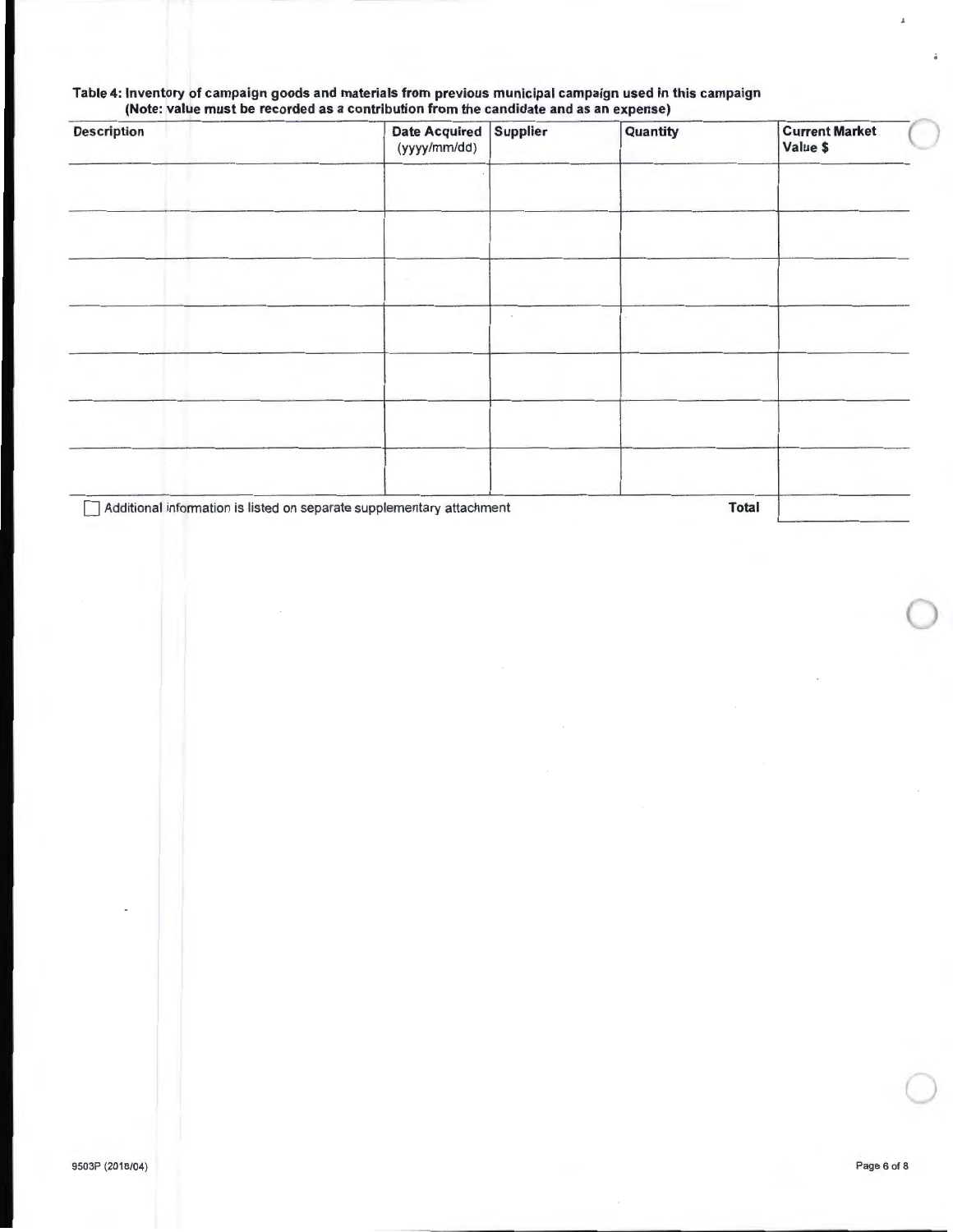| <b>Fundraising Event/Activity</b><br>Complete a separate schedule for each event or activity held                                 |                                  |    |                     |  |
|-----------------------------------------------------------------------------------------------------------------------------------|----------------------------------|----|---------------------|--|
| Additional schedule(s) attached                                                                                                   |                                  |    |                     |  |
| Description of fundraising event/activity                                                                                         |                                  |    |                     |  |
|                                                                                                                                   |                                  |    |                     |  |
| Part I - Ticket revenue                                                                                                           |                                  |    |                     |  |
| Admission charge (per person)<br>(If there are a range of ticket prices, attach complete breakdown of all ticket<br>sales)        |                                  | 2A |                     |  |
| Number of tickets sold                                                                                                            |                                  | 2B |                     |  |
| Total Part I (2A X 2B) (include in Part 1 of Schedule 1)                                                                          |                                  |    | $\mathbb{S}$<br>$=$ |  |
|                                                                                                                                   |                                  |    |                     |  |
| Part II - Other revenue deemed a contribution<br>(e.g. revenue from goods sold in excess of fair market value)<br>Provide details |                                  |    |                     |  |
|                                                                                                                                   | + S                              |    |                     |  |
|                                                                                                                                   | $+$ \$                           |    |                     |  |
| 2. $\blacksquare$                                                                                                                 |                                  |    |                     |  |
| $\overline{\mathbf{3}}$ .<br>4.                                                                                                   | $+\overline{\text{S}}$<br>$+$ \$ |    |                     |  |
| 5.                                                                                                                                | $+$ \$                           |    |                     |  |
|                                                                                                                                   |                                  |    | $=$                 |  |
| Total Part II (include in Part 1 of Schedule 1)                                                                                   |                                  |    | $\mathfrak{F}$      |  |
| Part III - Other revenue not deemed a contribution                                                                                |                                  |    |                     |  |
| (e.g. contribution of \$25 or less; goods or services sold for \$25 or less)<br>Provide details                                   |                                  |    |                     |  |
|                                                                                                                                   |                                  |    |                     |  |
|                                                                                                                                   | $+$ \$                           |    |                     |  |
| $\overline{2}$ .<br>3.<br><u> 1968 - Johann Johann Johann Storm (b. 1989)</u>                                                     | $+$ \$<br>$+$ \$                 |    |                     |  |

 $-5.$  + \$

Total Part III (include under Income in Box C)  $=$  \$

## Part IV - Expenses related to fundraising event or activity

Provide details

| Total Part IV Expenses (include under Expenses in Box C) |  |  |
|----------------------------------------------------------|--|--|
|                                                          |  |  |
|                                                          |  |  |
| ь                                                        |  |  |
|                                                          |  |  |
|                                                          |  |  |
|                                                          |  |  |
|                                                          |  |  |
|                                                          |  |  |